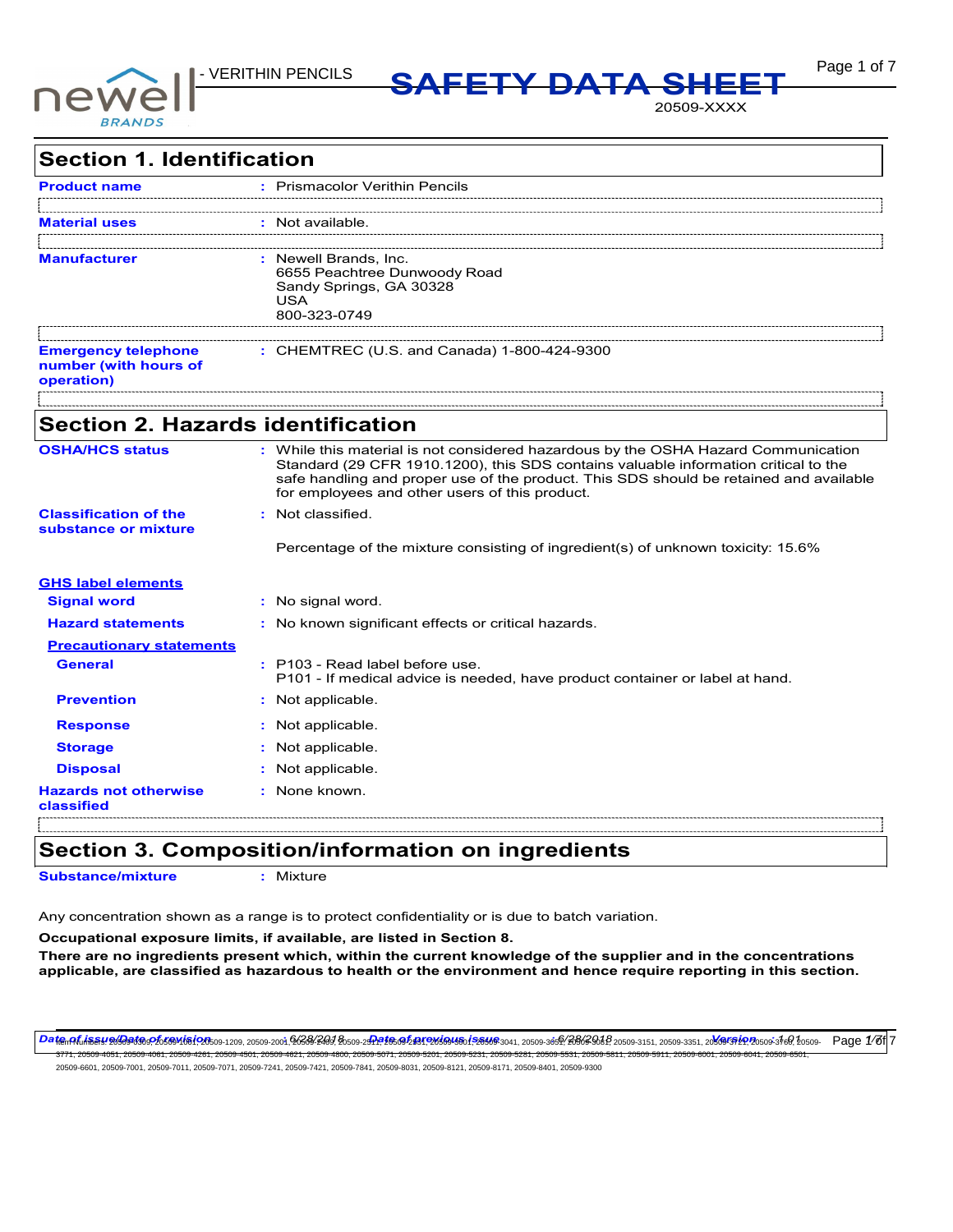### **Section 4. First aid measures**

#### Do not induce vomiting unless directed to do so by medical personnel. Get medical attention if adverse health effects persist or are severe. **:** Immediately flush eyes with plenty of water, occasionally lifting the upper and lower eyelids. Check for and remove any contact lenses. Get medical attention if irritation occurs. Flush contaminated skin with plenty of water. Get medical attention if irritation develops. **:** Wash clothing before reuse. Get medical attention if adverse health effects persist or are severe. **: Eye contact Skin contact Inhalation Ingestion : Description of necessary first aid measures**

### **Most important symptoms/effects, acute and delayed**

### **Potential acute health effects**

| <b>Eye contact</b>                  | : No known significant effects or critical hazards. |
|-------------------------------------|-----------------------------------------------------|
| <b>Inhalation</b>                   | : No known significant effects or critical hazards. |
| <b>Skin contact</b>                 | : No known significant effects or critical hazards. |
| <b>Ingestion</b>                    | : No known significant effects or critical hazards. |
| <b>Over-exposure signs/symptoms</b> |                                                     |
| <b>Eye contact</b>                  | No specific data.                                   |
| <b>Inhalation</b>                   | : No specific data.                                 |
| <b>Skin contact</b>                 | : No specific data.                                 |
| <b>Ingestion</b>                    | : No specific data.                                 |

#### **Indication of immediate medical attention and special treatment needed, if necessary**

| <b>Notes to physician</b>         | : Treat symptomatically. Contact poison treatment specialist immediately if large<br>quantities have been ingested or inhaled.                                                |  |
|-----------------------------------|-------------------------------------------------------------------------------------------------------------------------------------------------------------------------------|--|
| <b>Specific treatments</b>        | : No specific treatment.                                                                                                                                                      |  |
| <b>Protection of first-aiders</b> | : No action shall be taken involving any personal risk or without suitable training. It may<br>be dangerous to the person providing aid to give mouth-to-mouth resuscitation. |  |

### **See toxicological information (Section 11)**

### **Section 5. Fire-fighting measures**

| <b>Extinguishing media</b>                               |                                                                                                                                                                                                   |
|----------------------------------------------------------|---------------------------------------------------------------------------------------------------------------------------------------------------------------------------------------------------|
| <b>Suitable extinguishing</b><br>media                   | : Use an extinguishing agent suitable for the surrounding fire.                                                                                                                                   |
| Unsuitable extinguishing<br>media                        | : None known.                                                                                                                                                                                     |
| <b>Specific hazards arising</b><br>from the chemical     | : No specific fire or explosion hazard.                                                                                                                                                           |
| <b>Hazardous thermal</b><br>decomposition products       | Decomposition products may include the following materials:<br>carbon dioxide<br>carbon monoxide                                                                                                  |
| <b>Special protective actions</b><br>for fire-fighters   | Promptly isolate the scene by removing all persons from the vicinity of the incident if<br>there is a fire. No action shall be taken involving any personal risk or without suitable<br>training. |
| <b>Special protective</b><br>equipment for fire-fighters | Fire-fighters should wear appropriate protective equipment and self-contained breathing<br>apparatus (SCBA) with a full face-piece operated in positive pressure mode.                            |

DatemALinas! 2009150926569M661926509-1209, 20509-2001, 26868/2001 80509-2007 168065481926604501-20509-3041, 20509-3659/26668-0068 20509-3151, 20509-3351, 20609-5169, 20509-3569, 20509-3569, 20609-6369, 20509-3771, 20509-4051, 20509-4061, 20509-4261, 20509-4501, 20509-4621, 20509-4800, 20509-5071, 20509-5201, 20509-5231, 20509-5281, 20509-5531, 20509-5811, 20509-5911, 20509-6001, 20509-6041, 20509-6501, Page  $2$ <sup>6</sup>f $7$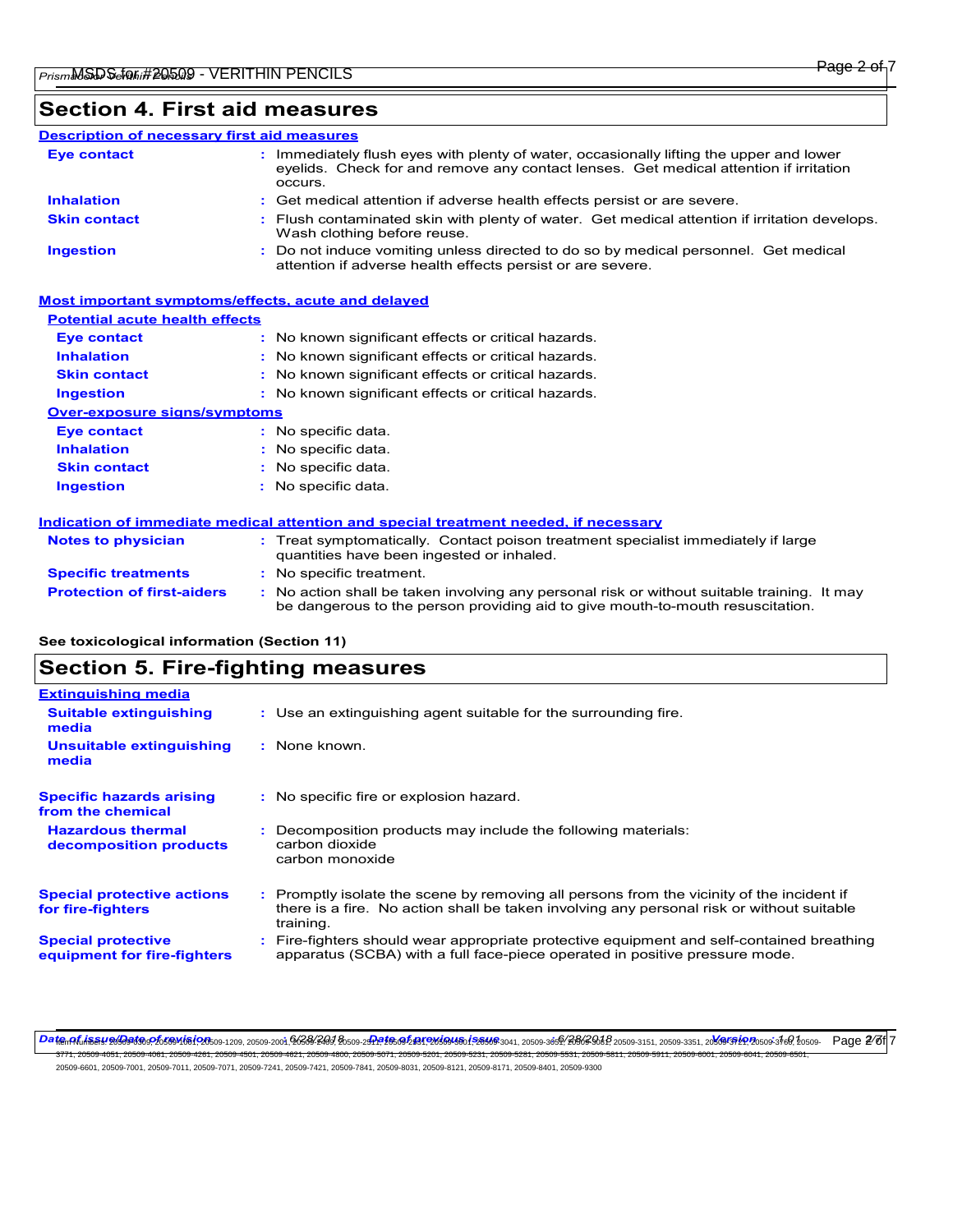### **Section 6. Accidental release measures**

|                                                       | Personal precautions, protective equipment and emergency procedures            |  |
|-------------------------------------------------------|--------------------------------------------------------------------------------|--|
| For non-emergency<br>personnel                        | : No special measures are required.                                            |  |
|                                                       | <b>For emergency responders : No special measures required.</b>                |  |
| <b>Environmental precautions</b>                      | : No special measures are required.                                            |  |
| Methods and materials for containment and cleaning up |                                                                                |  |
| <b>Small spill</b>                                    | : Dispose of according to all federal, state and local applicable regulations. |  |
| <b>Large spill</b>                                    | : Dispose of according to all federal, state and local applicable regulations. |  |
| Section 7. Handling and storage                       |                                                                                |  |
| <b>Precautions for safe handling</b>                  |                                                                                |  |

| <b>THE PERSON IS TO LIGHT AND I</b>              | Do not ingest. Avoid contact with eyes, skin and clothing. Wash thoroughly after |
|--------------------------------------------------|----------------------------------------------------------------------------------|
| <b>Protective measures</b>                       | handling.                                                                        |
| <b>Advice on general</b><br>occupational hygiene | Not applicable                                                                   |

#### **Conditions for safe storage, : Not applicable including any incompatibilities**

### **Section 8. Exposure controls/personal protection**

| <b>Control parameters</b><br><b>Occupational exposure limits</b> |                                                                                                         |  |  |
|------------------------------------------------------------------|---------------------------------------------------------------------------------------------------------|--|--|
|                                                                  |                                                                                                         |  |  |
|                                                                  |                                                                                                         |  |  |
| <b>Appropriate engineering</b><br>controls                       | : Good general ventilation should be sufficient to control worker exposure to airborne<br>contaminants. |  |  |
| <b>Environmental exposure</b><br>controls                        | : Not applicable                                                                                        |  |  |
| <b>Individual protection measures</b>                            |                                                                                                         |  |  |
| <b>Hygiene measures</b>                                          | : Not applicable                                                                                        |  |  |
| <b>Eye/face protection</b>                                       | : Not applicable                                                                                        |  |  |
| <b>Skin protection</b>                                           |                                                                                                         |  |  |
| <b>Hand protection</b>                                           | : Not applicable                                                                                        |  |  |

| <b>Hally protection</b>       | . <i>i</i> vul applicable |
|-------------------------------|---------------------------|
| <b>Body protection</b>        | : Not applicable          |
| <b>Other skin protection</b>  | : Not applicable          |
| <b>Respiratory protection</b> | : Not applicable          |

# **Section 9. Physical and chemical properties**

| <b>Appearance</b>     |                    |
|-----------------------|--------------------|
| <b>Physical state</b> | : Solid.           |
| Color                 | $:$ Not available. |
| Odor                  | $:$ Not available. |
| <b>Odor threshold</b> | $:$ Not available. |
| рH                    | : Not available.   |
| <b>Melting point</b>  | : Not available.   |
| <b>Boiling point</b>  | : Not available.   |
|                       |                    |

<del>Dat@nALiS&Y&G9df00PL05004066[205</del>09-1209, 20509-2009, 266384249, 20509-2<del>0PPL05.09DB19P26609-0809-28609</del>9041, 20509-36694266490669268420509-3151, 20509-3351, 20<del>50971092</del>0509-3766, 20509- Page 3/81 7 3771, 20509-4051, 20509-4061, 20509-4261, 20509-4501, 20509-4621, 20509-4800, 20509-5071, 20509-5201, 20509-5231, 20509-5281, 20509-5531, 20509-5811, 20509-5911, 20509-6001, 20509-6041, 20509-6501,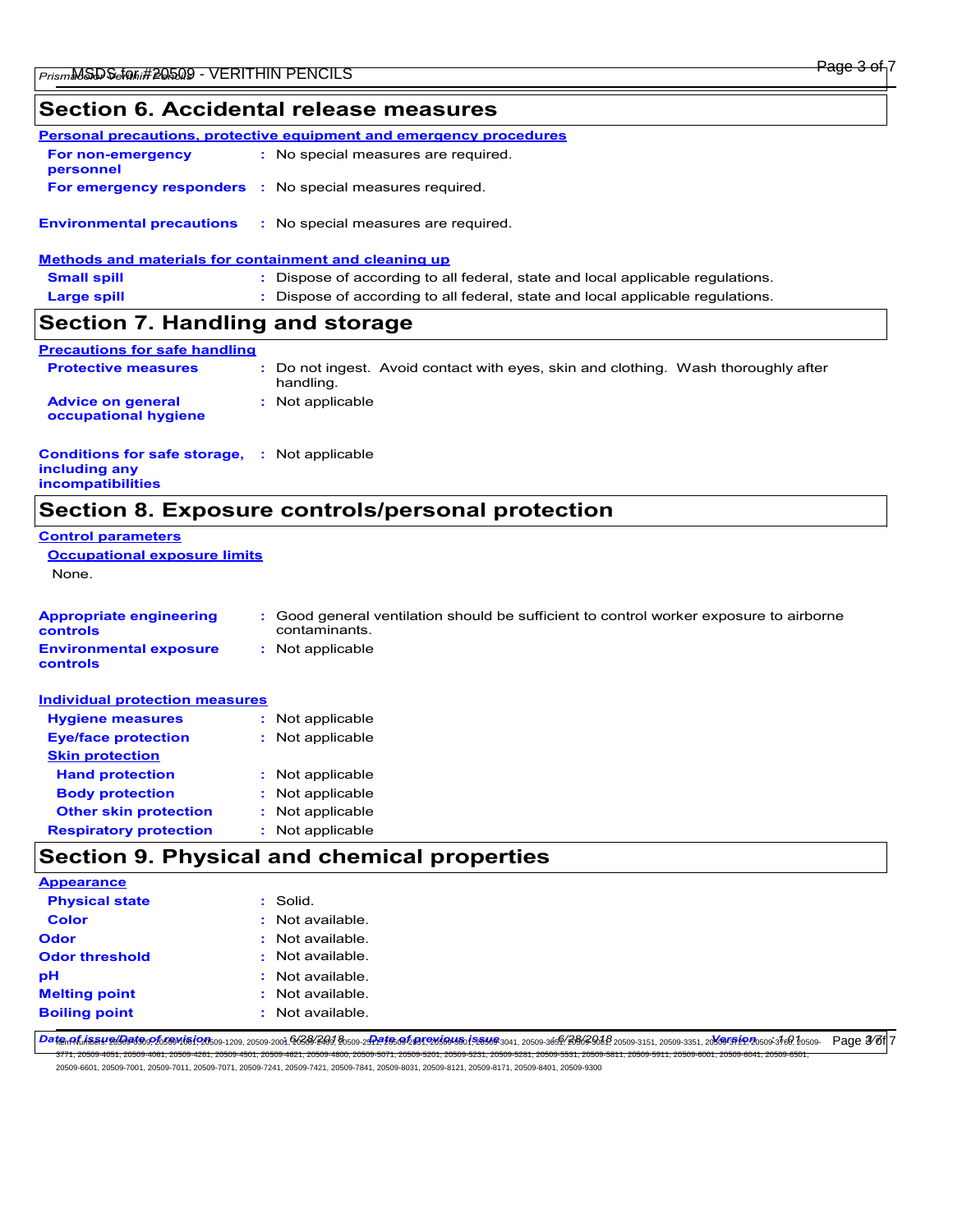# **Section 9. Physical and chemical properties**

| <b>Flash point</b>                                |   | Not available.  |
|---------------------------------------------------|---|-----------------|
| <b>Burning time</b>                               |   | Not applicable. |
| <b>Burning rate</b>                               |   | Not applicable. |
| <b>Evaporation rate</b>                           |   | Not available.  |
| <b>Flammability (solid, gas)</b>                  |   | Not available.  |
| Lower and upper explosive<br>(flammable) limits   |   | Not available   |
| <b>Vapor pressure</b>                             | ÷ | Not available.  |
| <b>Vapor density</b>                              |   | Not available.  |
| <b>Relative density</b>                           |   | Not available   |
| <b>Solubility</b>                                 |   | Not available   |
| <b>Solubility in water</b>                        | ÷ | Not available.  |
| <b>Partition coefficient: n-</b><br>octanol/water |   | Not available.  |
| <b>Auto-ignition temperature</b>                  | ÷ | Not available.  |
| <b>Decomposition temperature</b>                  | ÷ | Not available.  |
| <b>SADT</b>                                       | ٠ | Not available.  |
| <b>Viscosity</b>                                  | ÷ | Not available.  |
| <b>Aerosol product</b>                            |   |                 |

| Section 10. Stability and reactivity         |  |                                                                                                           |
|----------------------------------------------|--|-----------------------------------------------------------------------------------------------------------|
| <b>Reactivity</b>                            |  | : No specific test data related to reactivity available for this product or its ingredients.              |
| <b>Chemical stability</b>                    |  | : The product is stable.                                                                                  |
| <b>Possibility of hazardous</b><br>reactions |  | : Under normal conditions of storage and use, hazardous reactions will not occur.                         |
| <b>Conditions to avoid</b>                   |  | : No specific data.                                                                                       |
| <b>Incompatible materials</b>                |  | : No specific data.                                                                                       |
| <b>Hazardous decomposition</b><br>products   |  | : Under normal conditions of storage and use, hazardous decomposition products should<br>not be produced. |

## **Section 11. Toxicological information**

### **Information on toxicological effects**

#### **Acute toxicity**

 $\mathsf{r}$ 

No known significant effects or critical hazards.

### **Irritation/Corrosion**

No known significant effects or critical hazards.

#### **Sensitization**

No known significant effects or critical hazards.

#### **Mutagenicity**

No known significant effects or critical hazards.

#### **Carcinogenicity**

No known significant effects or critical hazards.

#### **Reproductive toxicity**

DatenALibay 200916091609166126509-1209, 20509-2001, 26368-2001, 20509-2009 2009 2009 2011, 20609-2012 20109-3069 20009-3000 20509-3151, 20509-3151, 20509-3151, 20609-3151, 20609-3151, 20609-3151, 20609-3151, 20609-3151, 20 3771, 20509-4051, 20509-4061, 20509-4261, 20509-4501, 20509-4500, 20509-5071, 20509-5261, 20509-5281, 20509-5351, 20509-5351, 20509-5811, 20509-5811, 20509-5911, 20509-6001, 20509-6001, 20509-6001, 20509-6041, 20509-6601, Page 4<sup>/</sup>6f 7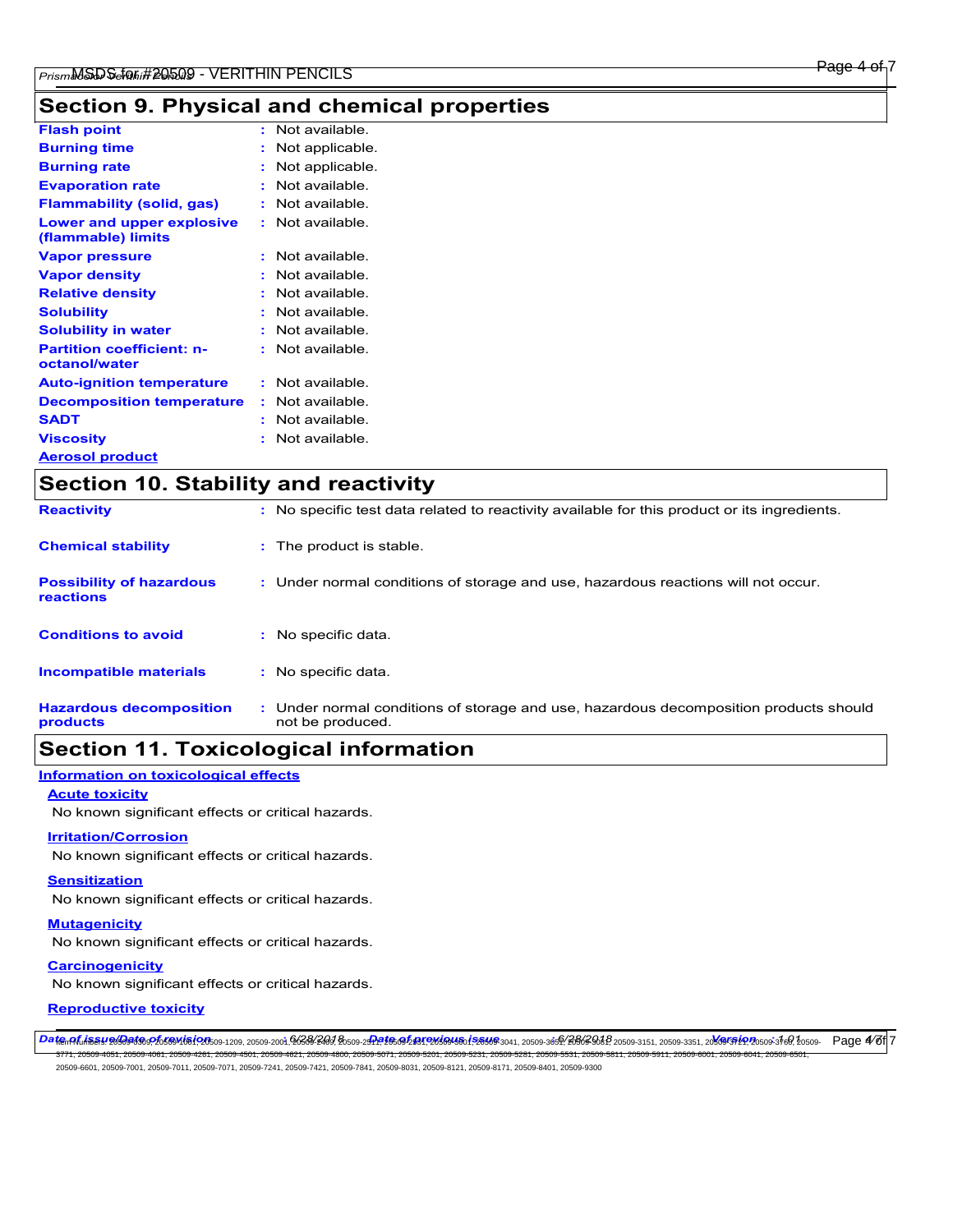### **Section 11. Toxicological information**

No known significant effects or critical hazards.

#### **Teratogenicity**

No known significant effects or critical hazards.

**Specific target organ toxicity (single exposure)** No known significant effects or critical hazards.

**Specific target organ toxicity (repeated exposure)**

No known significant effects or critical hazards.

#### **Aspiration hazard**

No known significant effects or critical hazards.

| Information on the likely | : Not available. |
|---------------------------|------------------|
| routes of exposure        |                  |

### **Delayed and immediate effects and also chronic effects from short and long term exposure**

| <b>Short term exposure</b>                        |  |                                                     |  |  |
|---------------------------------------------------|--|-----------------------------------------------------|--|--|
| <b>Potential immediate</b><br><b>effects</b>      |  | : Not available.                                    |  |  |
| <b>Potential delayed effects</b>                  |  | $:$ Not available.                                  |  |  |
| Long term exposure                                |  |                                                     |  |  |
| <b>Potential immediate</b><br><b>effects</b>      |  | : Not available.                                    |  |  |
| <b>Potential delayed effects : Not available.</b> |  |                                                     |  |  |
| <b>Potential chronic health effects</b>           |  |                                                     |  |  |
| General                                           |  | : No known significant effects or critical hazards. |  |  |
| <b>Carcinogenicity</b>                            |  | : No known significant effects or critical hazards. |  |  |
| <b>Mutagenicity</b>                               |  | : No known significant effects or critical hazards. |  |  |
| <b>Teratogenicity</b>                             |  | : No known significant effects or critical hazards. |  |  |
| <b>Developmental effects</b>                      |  | : No known significant effects or critical hazards. |  |  |
| <b>Fertility effects</b>                          |  | : No known significant effects or critical hazards. |  |  |

### **Numerical measures of toxicity**

**Acute toxicity estimates**

No known significant effects or critical hazards.

### **Section 12. Ecological information**

#### **Toxicity**

No known significant effects or critical hazards.

#### **Persistence and degradability**

No known significant effects or critical hazards.

#### **Bioaccumulative potential**

There are no data available on the mixture itself.

**Other adverse effects :** No known significant effects or critical hazards.

*Date of issue/Date of revision* Item Numbers: 20509-0309, 20509-1001, 20509-1209, 20509-2001, 20509-2409, 20509-2511, 20509-2531, 20509-3001, 20509-3041, 20509-3051, 20509-3081, 20509-3151, 20509-3351, 20509-3721, 20509-3760, 20509- **:** *6/28/2018 Date of previous issue : 6/28/2018 Version : 1.01 5/7* Page 5/6f7

3771, 20509-4051, 20509-4061, 20509-4261, 20509-4501, 20509-4621, 20509-4800, 20509-5071, 20509-5201, 20509-5231, 20509-5281, 20509-5531, 20509-5811, 20509-5911, 20509-6001, 20509-6041, 20509-6501,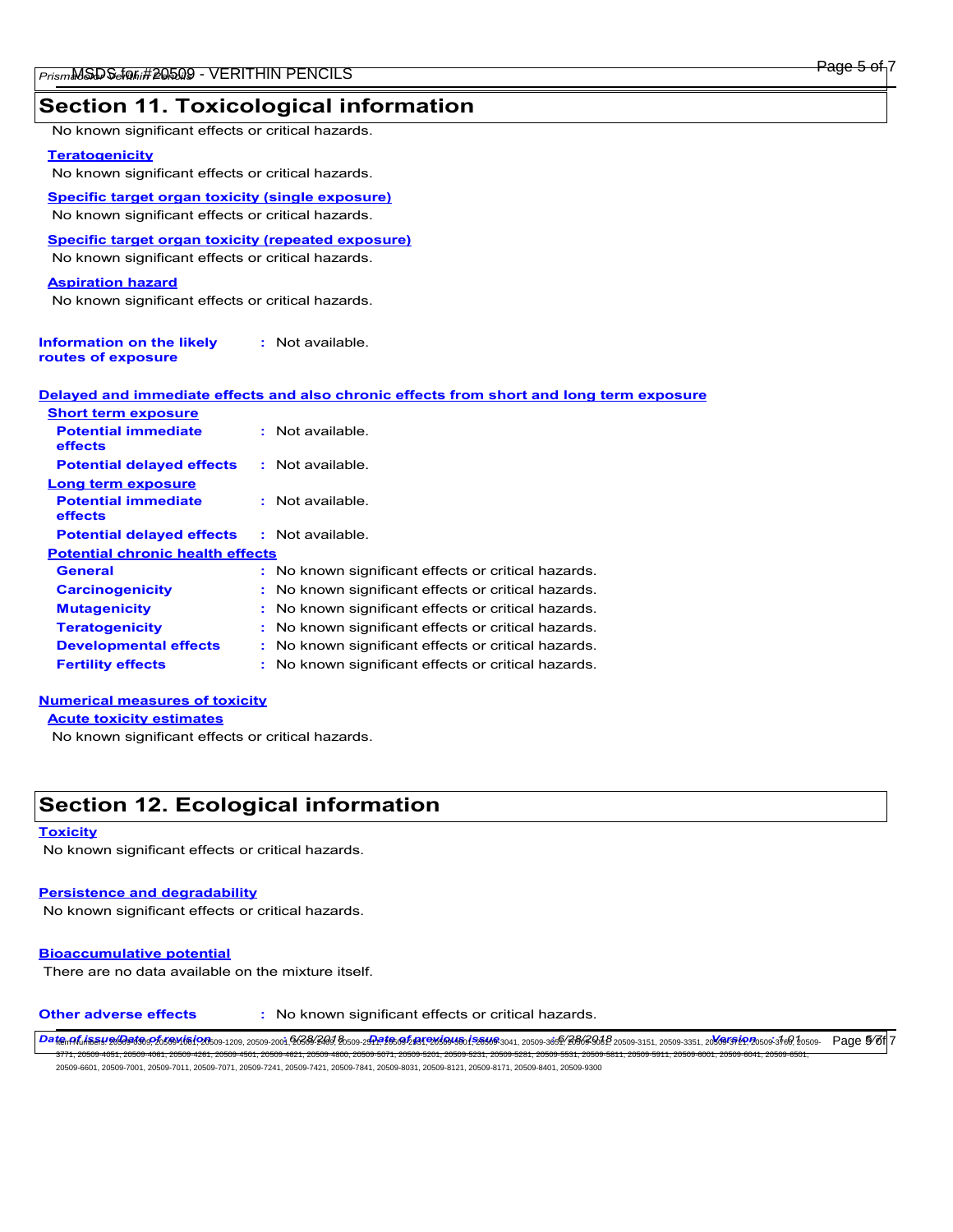### **Section 13. Disposal considerations**

**Disposal methods :**

The generation of waste should be avoided or minimized wherever possible. Disposal of this product, solutions and any by-products should at all times comply with the requirements of environmental protection and waste disposal legislation and any regional local authority requirements. Dispose of surplus and non-recyclable products via a licensed waste disposal contractor. Waste should not be disposed of untreated to the sewer unless fully compliant with the requirements of all authorities with jurisdiction. Waste packaging should be recycled. Incineration or landfill should only be considered when recycling is not feasible. This material and its container must be disposed of in a safe way. Care should be taken when handling emptied containers that have not been cleaned or rinsed out. Empty containers or liners may retain some product residues. Avoid dispersal of spilled material and runoff and contact with soil, waterways, drains and sewers.

### **Section 14. Transport information**

|                                         | <b>DOT</b><br><b>Classification</b> | <b>TDG</b><br><b>Classification</b> | <b>Mexico</b><br><b>Classification</b> | <b>IMDG</b>    | <b>IATA</b>    |
|-----------------------------------------|-------------------------------------|-------------------------------------|----------------------------------------|----------------|----------------|
| <b>UN number</b>                        | Not regulated.                      | Not regulated.                      | Not regulated.                         | Not regulated. | Not regulated. |
| <b>UN proper</b><br>shipping name       |                                     |                                     | $\overline{\phantom{0}}$               |                |                |
| <b>Transport</b><br>hazard class(es)    |                                     |                                     | $\overline{\phantom{a}}$               |                |                |
| <b>Packing group</b>                    | $\overline{\phantom{0}}$            | $\overline{\phantom{0}}$            | $\overline{\phantom{a}}$               |                |                |
| <b>Environmental</b><br>hazards         | No.                                 | No.                                 | No.                                    | No.            | No.            |
| <b>Additional</b><br><b>information</b> |                                     | $\overline{\phantom{0}}$            | $\overline{\phantom{0}}$               |                |                |

Special precautions for user : Transport within user's premises: always transport in closed containers that are upright and secure. Ensure that persons transporting the product know what to do in the event of an accident or spillage.

# **Section 15. Regulatory information**

**U.S. Federal regulations : United States inventory (TSCA 8b)**: All components are listed or exempted.

**SARA 311/312**

**Classification :** Not applicable.

**Composition/information on ingredients**

No products were found.

#### **California Prop. 65**

This product does not contain Chemicals known to State of California to cause cancer, birth defects, or reproductive harm.

| Canada                       |                                          |
|------------------------------|------------------------------------------|
| <b>WHMIS (Canada)</b>        | : Not controlled under WHMIS (Canada).   |
| <b>Canadian lists</b>        |                                          |
| <b>Canadian NPRI</b>         | : None of the components are listed.     |
| <b>CEPA Toxic substances</b> | : None of the components are listed.     |
| <b>Canada inventory</b>      | : All components are listed or exempted. |
|                              |                                          |

<mark>Dat@nALi5&y;%Gg%t90;%L6Gg%t68}{50{509+209,20509-200}{\$663%409}\$</mark>8509-2<mark>AP?\$6G9&\$879X\$6Y\$6V\$6V\$6</mark>\$96\$9341,20509-365\$?{&B6\$R26509-3151,20509-3351,20<mark>5GK7\$P?%</mark>D509-3768}{\$0509-3751}}\$ 1, 20509-4051, 20509-4061, 20509-4261, 20509-4501, 20509-4621, 20509-5071, 20509-5201, 20509-5251, 20509-5531, 20509-5501, 20509-5811, 20509-5911, 20509-5601, 20509-6001, 20509-6001, 20509-6001, 20509-6001, 20509-6001, 205 Page 6<sup>/</sup>6f<sup>7</sup>